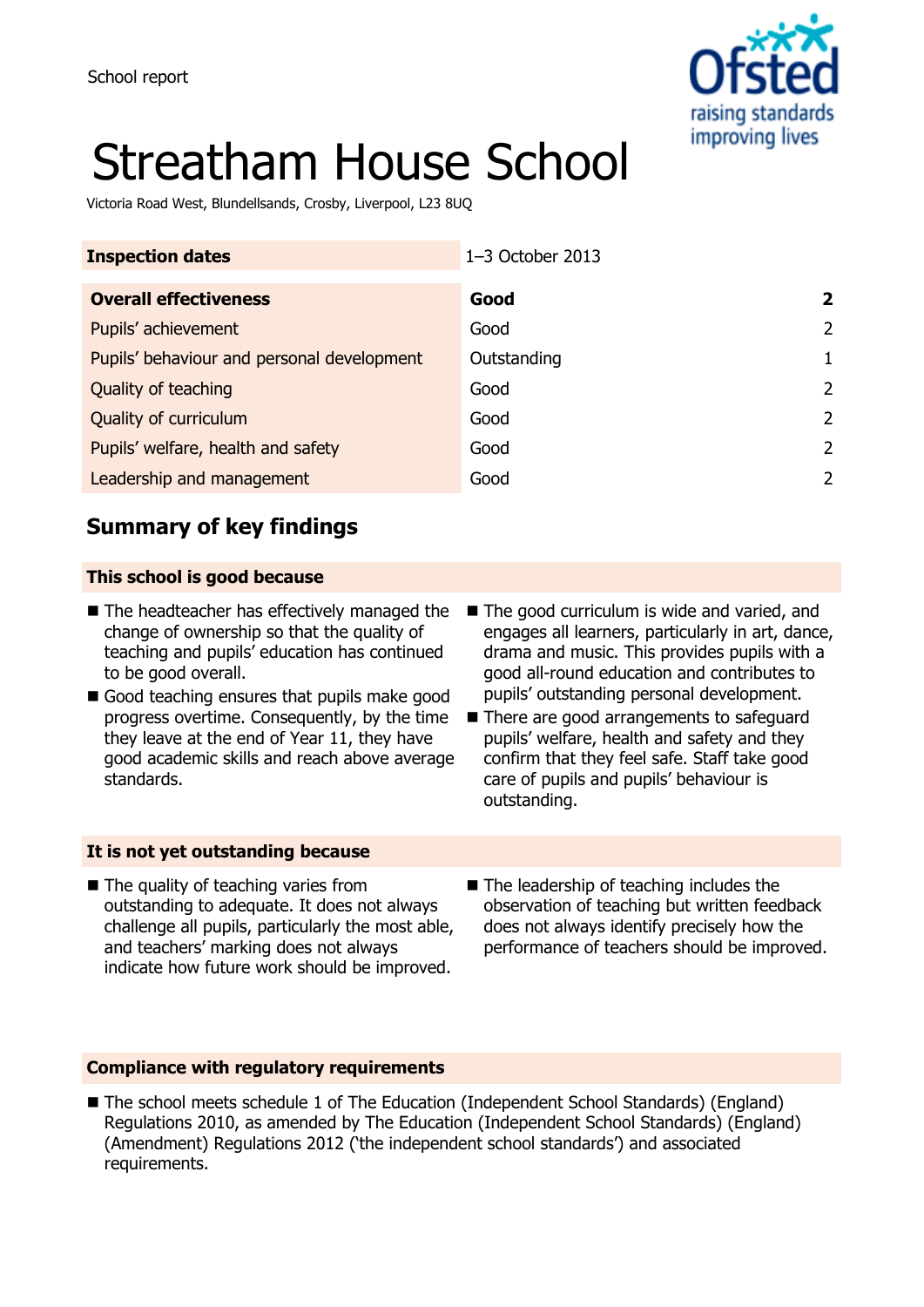## **Information about this inspection**

- This inspection was carried out with half a day's notice.
- The inspectors observed 25 lessons, looked at pupils' work, and held meetings with the headteacher, deputy headteacher and groups of pupils.
- Documentation was examined, including schemes of work, teachers' planning, records of pupils' progress and staff training records.
- Inspectors scrutinised 77 questionnaires from pupils and 16 from staff. There were not enough responses recorded on Parent View, an online questionnaire, to provide a summary of parents' views. Inspectors spoke to parents and carers as they brought their children to school and as they collected them at the end of the day.

## **Inspection team**

Amraz Ali, Lead inspector **Her Majesty's Inspector** 

**Chanan Tomlin Chanan Tomlin Additional Inspector**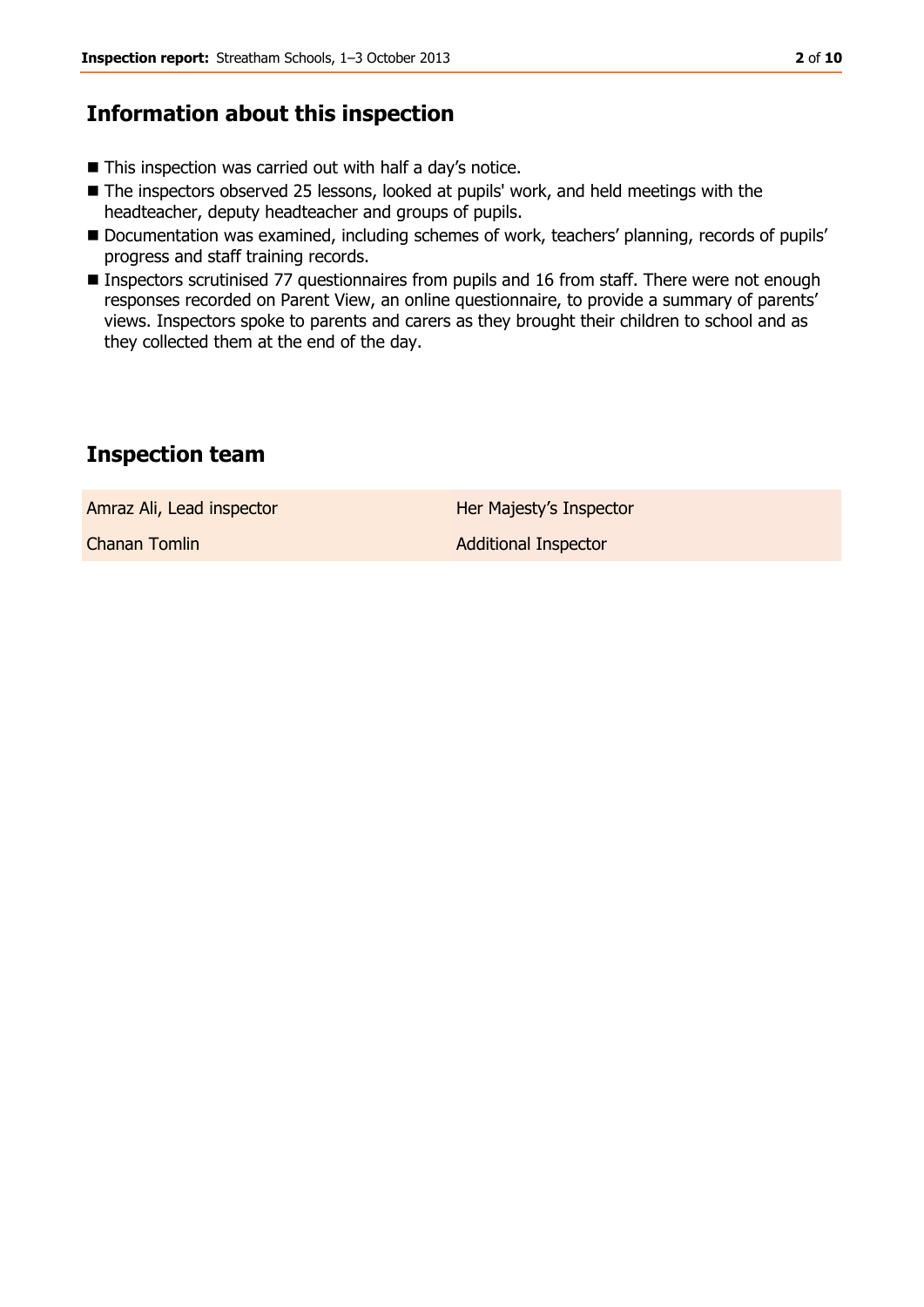# **Full report**

## **Information about this school**

- Streatham Schools is an independent non-selective day school for pupils between the ages of four and 16 years of age. It comprises Streatham Preparatory School for pupils aged four to 11, and Streatham Arts School for senior pupils aged 11 to 16.
- **Previously only the preparatory school was co-educational but in September 2013 this extended** to the senior school. Although mainly girls there is now one boy in the senior school.
- The school is registered for 200 pupils and there are currently 90 pupils on roll, including three pupils with statements of special educational needs. Additionally, three pupils attend on a parttime basis.
- The school opened in September 1925 and is housed in a residential area in Crosby.
- The school was last inspected by Ofsted in June 2009. Since then, there have been a large number of changes. The ownership of the school has changed twice and, in September 2013 the headteacher and staff established a not-for-profit company which now owns the school. The Kindergarten, which was previously part of the school, is now separately registered and owned.
- The school shares the building, grounds, offices and kitchen with the Kindergarten.
- Until July 2013 the number on roll at the school was declining. In September 2013, 46 of the 90 pupils joined the school.
- Eight of the 19 teachers joined the school since it was last inspected, including the headteacher.
- An application has been made to the Department for Education for this to become a free school.

## **What does the school need to do to improve further?**

- Ensure that all teaching is at least good or better by making sure that:
	- lessons have clear learning intentions
	- all planned lessons challenge and extend the most-able pupils
	- more opportunities are planned for pupils to work and discuss in pairs and groups
	- marking and feedback to pupils more consistently identifies how future work can be improved
	- targets are used more consistently.
- Improve the leadership of teaching so that there are greater expectations of all staff by:
	- providing greater detail in the written evaluation of lessons to explicitly indicate how teaching can be improved
	- using the outcome of lesson observations, work scrutiny and pupils' progress to evaluate the quality of teaching over time
	- provide more opportunities for teachers to learn from the most effective practitioners within the school.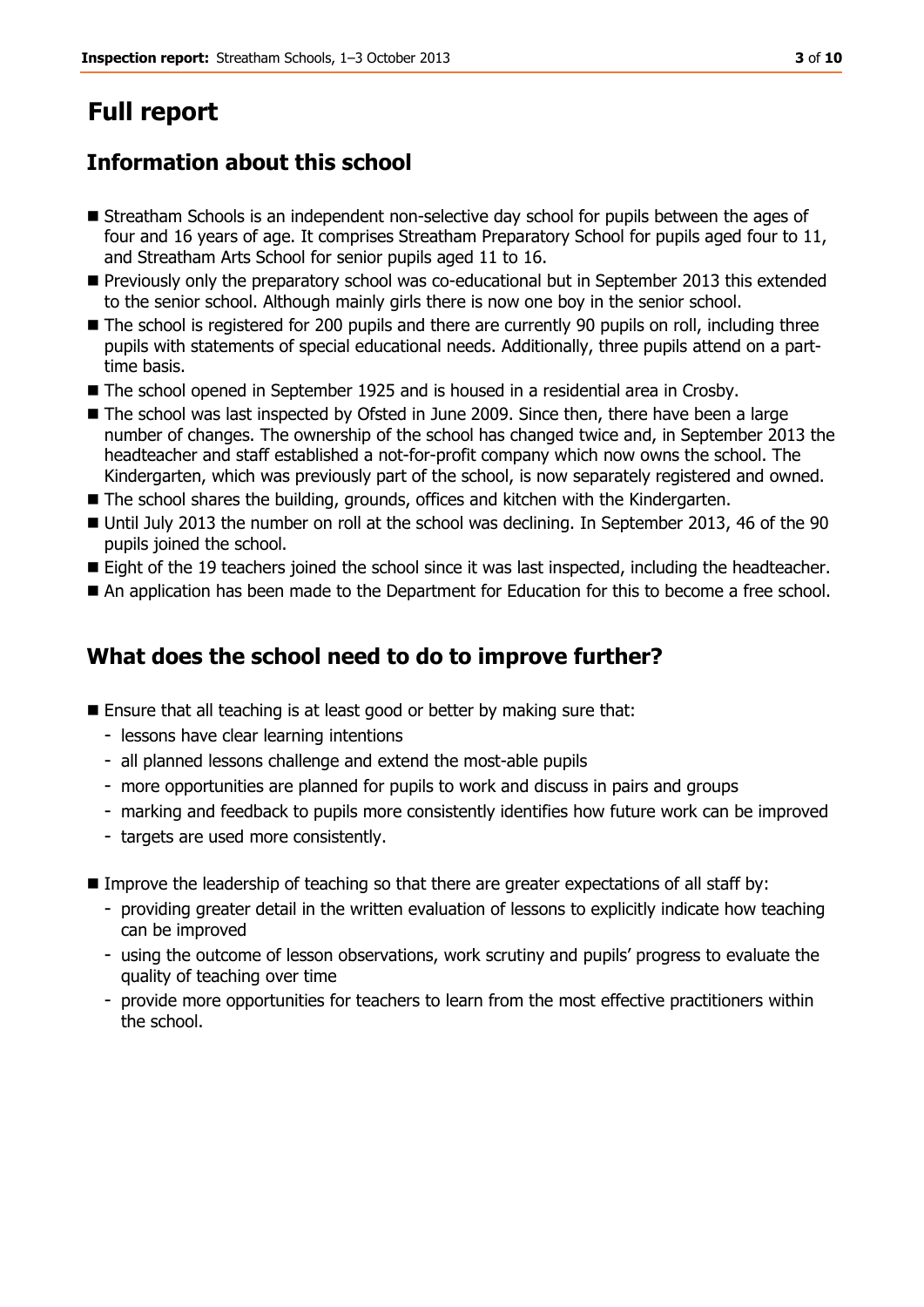## **Inspection judgements**

#### **Pupils' achievement Good**

Pupils' achievement is good. This is as a result of the good teaching during the time that the pupils are at the school. From varied but broadly typical levels when they join the school in the Reception Year, pupils make generally good progress over time. In the preparatory school, pupils make particularly good progress in reading. By the time they get to the end of Year 6, their attainment is typically above what is expected for their age. Within school tests at the end of Years 2 and 6 generally indicate standards that are above average in reading, writing and mathematics. Progress through the senior school is good overall and in the full range of subjects. However, there is some variability, with the strongest performance in art and design and graphics. Progress in the final two years of their time at the school is particularly strong and has been a factor in ensuring that a high proportion of students gain five good GCSE qualifications, including English and mathematics. Pupils are also able to take English Speaking Board Examinations and typically more than half gain distinctions. The progress made by pupils joining the school at other times is equally good, and many pupils and their parents and carers comment that their progress has been accelerated, particularly in English and mathematics. Those who have special educational needs make good progress in a broad range of subjects because of the inclusive nature of the school and the individual attention that they receive.

#### **Pupils' behaviour and personal development Outstanding**

Pupils' behaviour and personal development are outstanding. Pupils' behaviour during lessons is very often exemplary and their behaviour in corridors, outdoors and in the dining room is always very good. Pupils are exceptionally friendly and courteous; they are sensitive to each others needs and considerate of each other. An example of this was the concern that pupils in Years 3 and 4 displayed for a fellow pupil who was upset. Pupils succeed in their learning because they are mature, serious and conscientious, and take learning seriously. These attitudes contribute to the very good learning environment where students are well-placed to thrive socially and academically. Pupils are enthusiastic and engage fully in lessons; they concentrate and apply themselves enthusiastically to the tasks set. Pupils work well together and volunteer ideas readily, and are keen to help if other pupils are struggling. Pupils are adamant that bullying is very rare in school and are confident that any incidents will be sorted out by staff. Many pupils have come to school because of being bullied in previous schools; these pupils all say that they are happy and no longer bullied in any way. All groups of pupils report that they feel safe at school at all times. They know how to keep themselves safe and where to turn if they need assistance. Attendance is very good; the school day and lessons start punctually.

Provision for pupils' personal development and spiritual, moral, social and cultural development is exemplary in significant elements, especially moral, social and cultural aspects. Pupils take part in prayer during assemblies and cover units on meditation and relaxation in connection with different cultures and religions, which impacts positively on their spiritual development significantly. Moral issues are discussed during assemblies, and during religious education and personal, social and health education. Consequently, pupils have a very good understanding of what is right and what is wrong. Pupils grow socially through collaborative work, such as performances, and their input into the management of the school through the school council. They have a good general knowledge of public institutions and services in England. Pupils gain an excellent understanding of a wide range of cultures through religious education lessons, visits to places of worship, dance, art and music. They are very well prepared for their future lives in modern, multi-cultural, democratic Britain and the school takes suitable steps to ensure that pupils are presented with balanced viewpoints. Pupils grow in self-esteem and confidence through performing regularly in public with plenty of praise and encouragement at every turn. Pupils develop excellent social skills through interacting with each other during lessons and break times; younger and older pupils interact well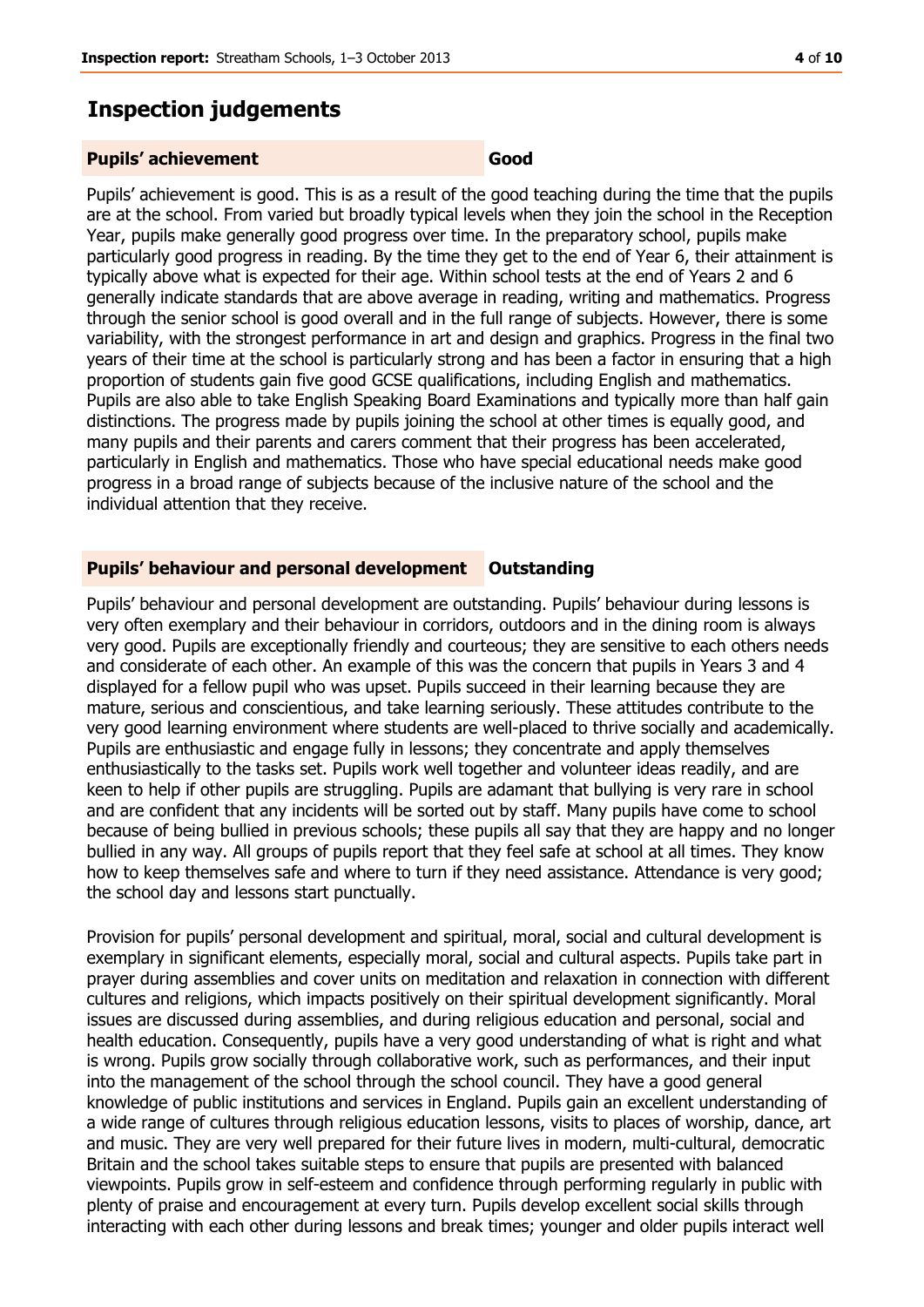together.

## **Quality of teaching**  Good

The quality of teaching is good overall. Consequently, pupils make good progress over time and reach above average standards. Teachers and support staff know pupils exceptionally well, and establish good relationships and clear routines to support their learning. Teachers use their good subject knowledge and expertise to good effect to support pupils' learning. Lessons are planned appropriately but typically identify what activities pupils will do rather than what they should learn from the planned activities. Teaching builds on pupils' previous learning, and enables them to apply and extend their understanding and skills successfully. The impact of the small class sizes is such that each pupil benefits from the individual attention that is provided; pupils themselves value this and report that it helps them to make good progress with their work. Although sometimes outstanding, at other times teaching is only adequate. Teaching is generally better where pupils have the opportunity to undertake practical tasks or work in pairs and groups. In lessons where this occurs pupils excel. For example, in an outstanding drama lesson pupils discussed social status with some sensitivity and went on to work in groups to compose a very good play. However, this is not common practice and some lessons limit pupils' ability to discuss their learning with other pupils. Planned lessons typically identify work that is generally set at a level for most pupils in each class. Lessons are most successful where work is set at just the right level to challenge pupils of all abilities. However, in a few lessons tasks are not always planned so that all are challenged, particularly the most able who sometimes find that they complete tasks quickly or that tasks are undemanding.

The school assesses individual pupils' progress carefully tracks their progress. Teachers use questioning effectively to check on pupils' understanding and because they know their pupils well they are able to give timely individual support. Work is regularly marked and pupils get verbal and written feedback from their teachers. This is always encouraging but does not always identify precisely what pupils need to do to improve their work. An improvement since the last inspection is the use of targets for pupils. Although the older pupils are beginning to talk about their targets and what they need to do to achieve them, there are inconsistencies in the use of targets in the younger classes.

## **Quality of curriculum Good**

The quality of the curriculum is good. Based on the National Curriculum, it is broad and balanced and fully meets requirements. Across the school there are particular strengths in the provision for creative and expressive arts, dance, drama and art. There is an appropriate focus on the development of reading, writing and mathematics in the preparatory school. There are strengths in the arrangements for teaching reading and staff regularly hear pupils read. Parents particularly value this and believe that this helps their children to make good progress. The two Reception classes have appropriate provision within their classrooms but their location limits the extent to which they can use the outdoor learning environment. A good range of examination courses are available up to GCSE and AS level, and pupils say that they are given good guidance when selecting which courses to take. Older pupils receive careers education and during their final two years all undertake work experience. Some pupils have found this to be particularly helpful in identifying careers that they wish to pursue or not. The specialist rooms for information and communication technology (ICT), science and art make a positive contribution to the curricular experience of pupils, with many stating that they particularly enjoy practical science activities in the science room. Some pupils indicate that, although they learn much from their teachers' demonstrations, they would welcome more opportunities to plan and carry out investigations themselves. Opportunities within the curriculum for personal, social and health education provide good opportunities for pupils to learn about the importance of healthy lifestyles. For example, a Year 9 class produced a presentation about the consequences of drug and alcohol misuse. There is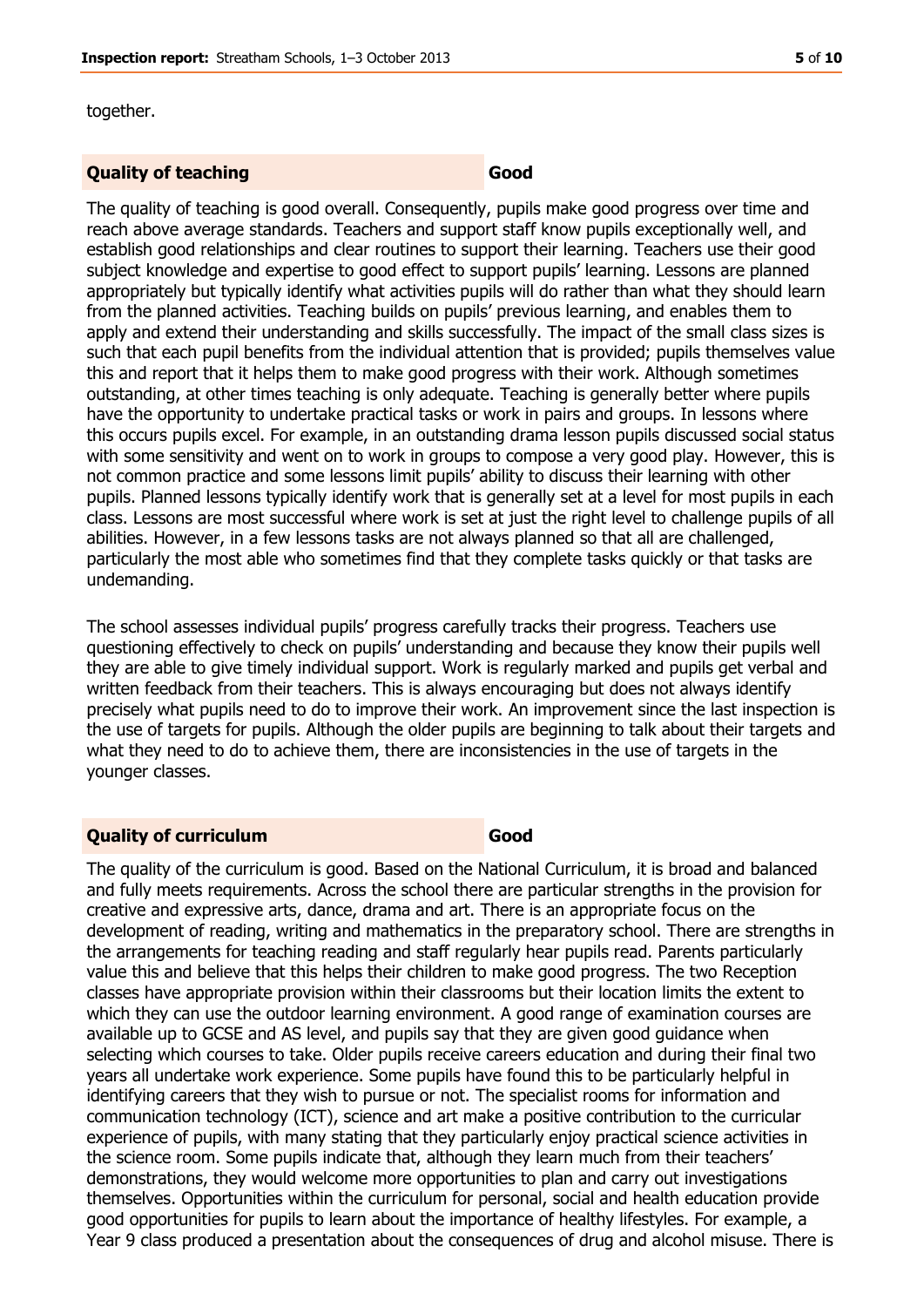a very good range of extra-curricular activities, some for an additional charge, including drama, dance and art clubs along with a range of music tuition. Provision for pupils with disabilities and those who have special educational needs is good overall. The inclusive nature of the school, along with the individual attention provided to all pupils, helps all of them to learn well and make good progress. Educational visits are a particular strength, and pupils talked with great enthusiasm about a recent visit to London where they visited art galleries and the theatre.

## **Pupils' welfare, health and safety Good**

The provision for pupils' welfare, health and safety is good and all of the independent school standards are met. There are good staff recruitment procedures in place and all staff have been subjected to all the required checks. All the information from these checks is held on the school's single central register. All staff are aware of procedures to follow if they have any concerns about the welfare of pupils. The designated person responsible for safeguarding has been trained to the higher level, and all other staff to the required level. The school has devised and implemented the required range of policies, all of which meet the latest guidance. These include policies for safeguarding, anti-bullying, behaviour, and health and safety. Checks are regularly made on electrical appliances and procedures to prevent fire are fully implemented. Checks on fire safety equipment and regular fire practices are carried out. A suitable policy for educational visits ensures that appropriate steps are taken to keep pupils safe when they undertake visits off the school site.

Effective policies are in place for promoting good behaviour and pupils are well supervised on and off the school site. Discussions with pupils indicated that behaviour is typically very good and that bullying is rare but if it does occur they are confident that staff deal with it well. The school's procedures for dealing with and preventing bullying are effective, and any serious incidents of misbehaviour are properly recorded. Pupils say they feel safe and parents and carers indicate strongly that their children are kept safe. The school promotes healthy lifestyles, including the need for a healthy diet, and there are good opportunities to participate in dance, sport and exercise.

#### **Leadership and management Good**

The quality of leadership and management is good and all of the independent school standards are met. The headteacher and staff have worked well to establish the school under the new ownership of the not-for-profit company. A number of logistical obstacles have been overcome in order to ensure that all pupils continue to receive a good, well-rounded education and some outstanding features have been maintained. A clear sense of team work exists amongst staff, who indicate their overwhelming support for the school. A clear improvement from the last inspection is the introduction of effective arrangements for assessing and tracking the attainment and progress of pupils.

The headteacher and senior staff know the school well. They have used both formal and informal arrangements to identify the school's most significant strengths and areas for improvement. However, written feedback to teachers does not always identify precisely how their work can be improved. Although there are some systems in place for checking on the quality of teaching, including lesson observations, these do not always include the evaluation of work in books and the progress pupils make over time. Although the headteacher and senior staff know where teaching is most effective and where most improvement is needed, there are no clear plans for supporting the less effective teachers to improve their practice. In addition, there are few formal opportunities for staff to learn from one another across the school.

The school provides parents, carers and others with all of the required information. The recently updated safeguarding policy and complaints procedure are available online, along with a range of other documents. The school's procedures for handling complaints are clear and concise, and meet the requirements for independent schools. The accommodation and grounds are generally well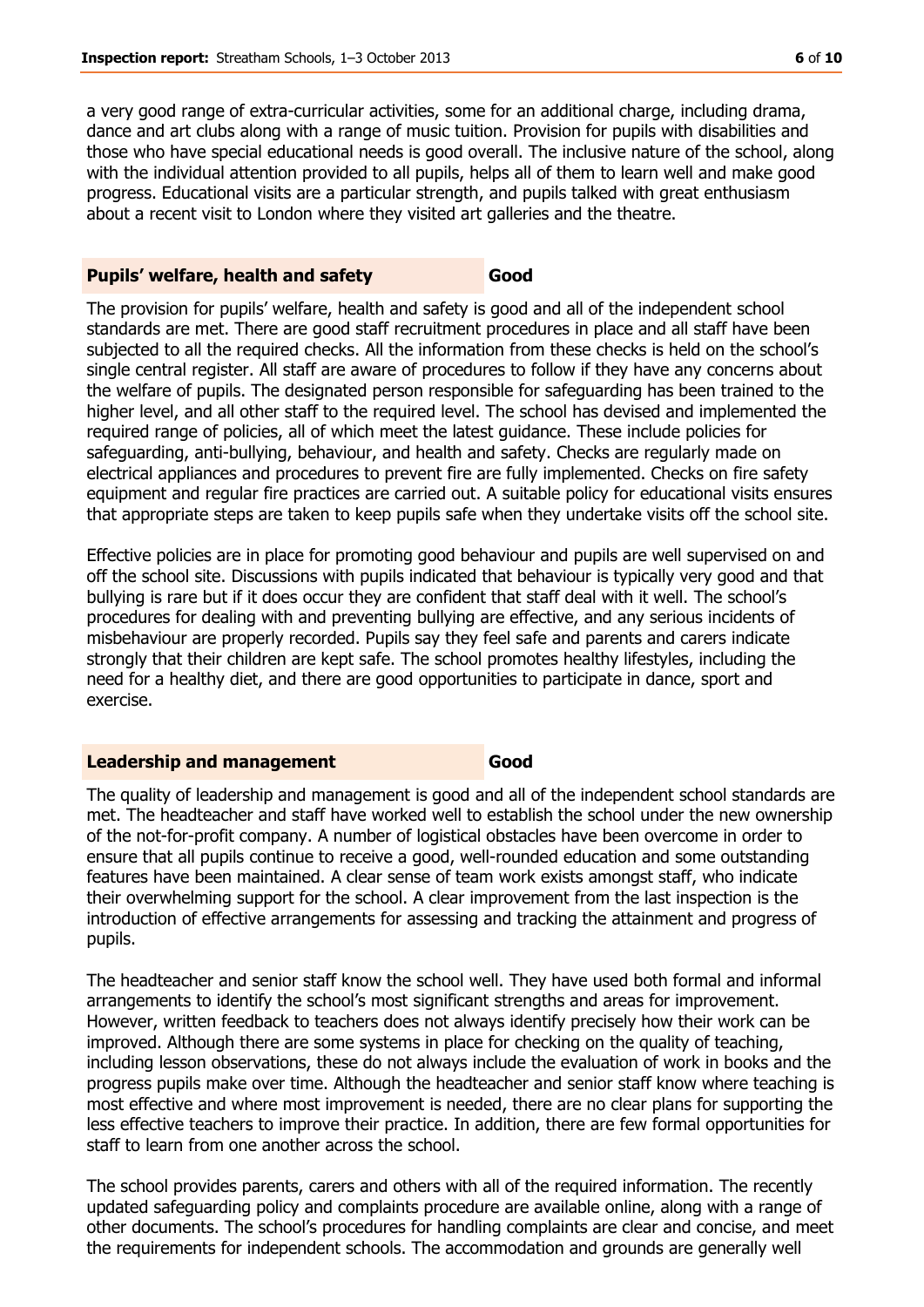kept and provide a safe learning environment. Good use is made of local sports facilities to overcome the limitations of the site. The current arrangements for changing facilities are suitable and meet requirements but senior staff are aware that as the number of boys in the senior school increases they will need to increase the provision.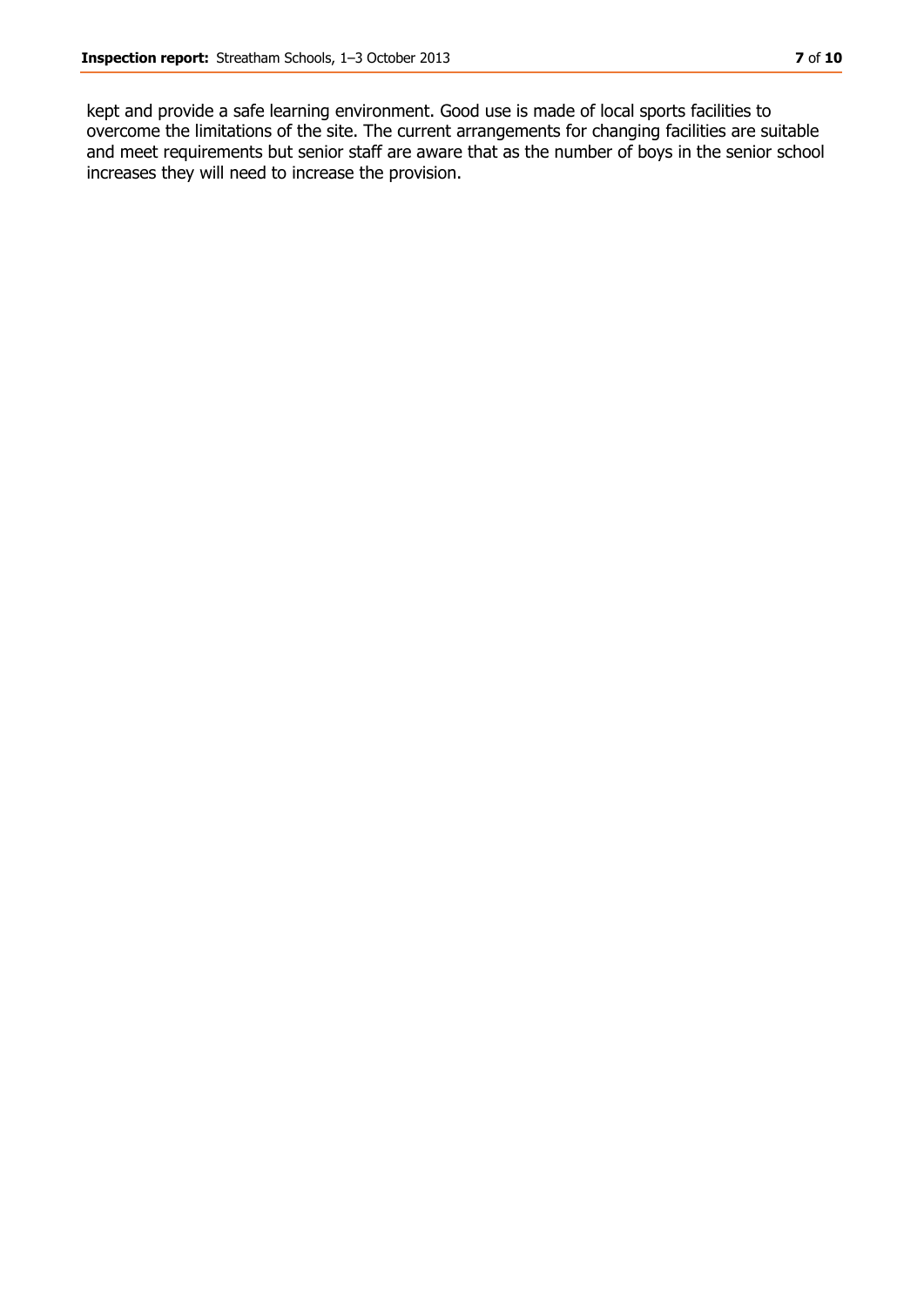## **What inspection judgements mean**

| <b>School</b> |                  |                                                                                                                |
|---------------|------------------|----------------------------------------------------------------------------------------------------------------|
| Grade         | <b>Judgement</b> | <b>Description</b>                                                                                             |
| Grade 1       | Outstanding      | A school which provides an exceptional quality of education and<br>significantly exceeds minimum requirements. |
| Grade 2       | Good             | A school which provides a high quality of education that exceeds<br>minimum requirements.                      |
| Grade 3       | Adequate         | A school which meets minimum requirements but needs to<br>improve the quality of education it provides.        |
| Grade 4       | Inadequate       | A school where minimum requirements are not met and/or the<br>quality of education has serious weaknesses.     |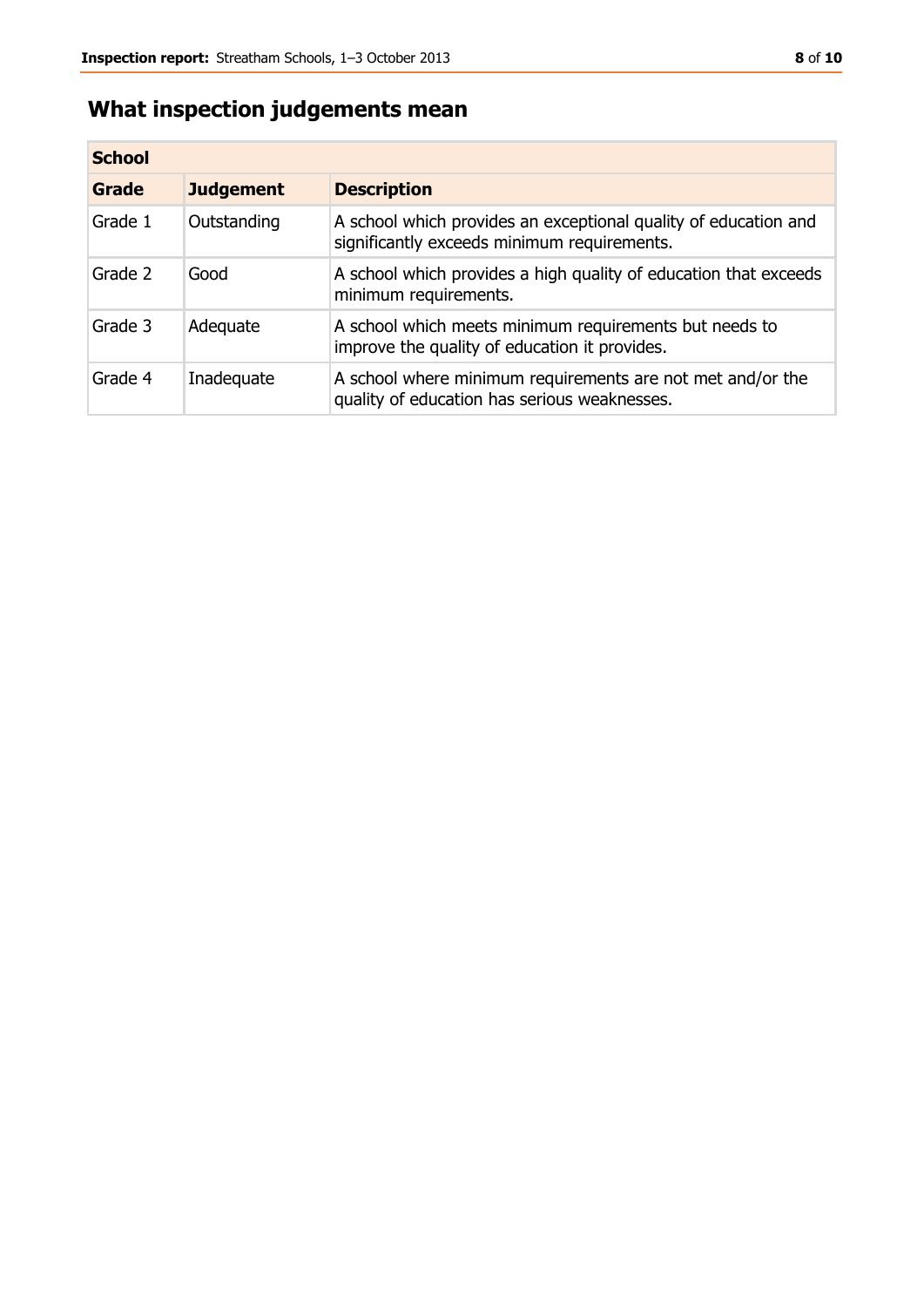## **School details**

| Unique reference number        | 104966   |
|--------------------------------|----------|
| <b>Inspection number</b>       | 424498   |
| <b>DfE registration number</b> | 343/6001 |

This inspection was carried out under section 162A of the Education Act 2002, as amended by schedule 8 of the Education Act 2005, the purpose of which is to advise the Secretary of State for Education about the school's suitability for continued registration as an independent school.

| <b>Type of school</b>                      | Independent                    |
|--------------------------------------------|--------------------------------|
| <b>School status</b>                       | <b>Independent School</b>      |
| Age range of pupils                        | $4 - 16$                       |
| <b>Gender of pupils</b>                    | Mixed                          |
| <b>Number of pupils on the school roll</b> | 90                             |
| <b>Number of part time pupils</b>          | 3                              |
| <b>Proprietor</b>                          | Streatham Schools Limited      |
| <b>Chair</b>                               | Debby Rigby                    |
| <b>Headteacher</b>                         | Debby Rigby                    |
| Date of previous school inspection         | 25 June 2009                   |
| <b>Annual fees (day pupils)</b>            | £3000-£3600                    |
| <b>Telephone number</b>                    | 0151 924 1514                  |
| <b>Fax number</b>                          | Not applicable                 |
| <b>Email address</b>                       | enquiries@streatham-arts.co.uk |